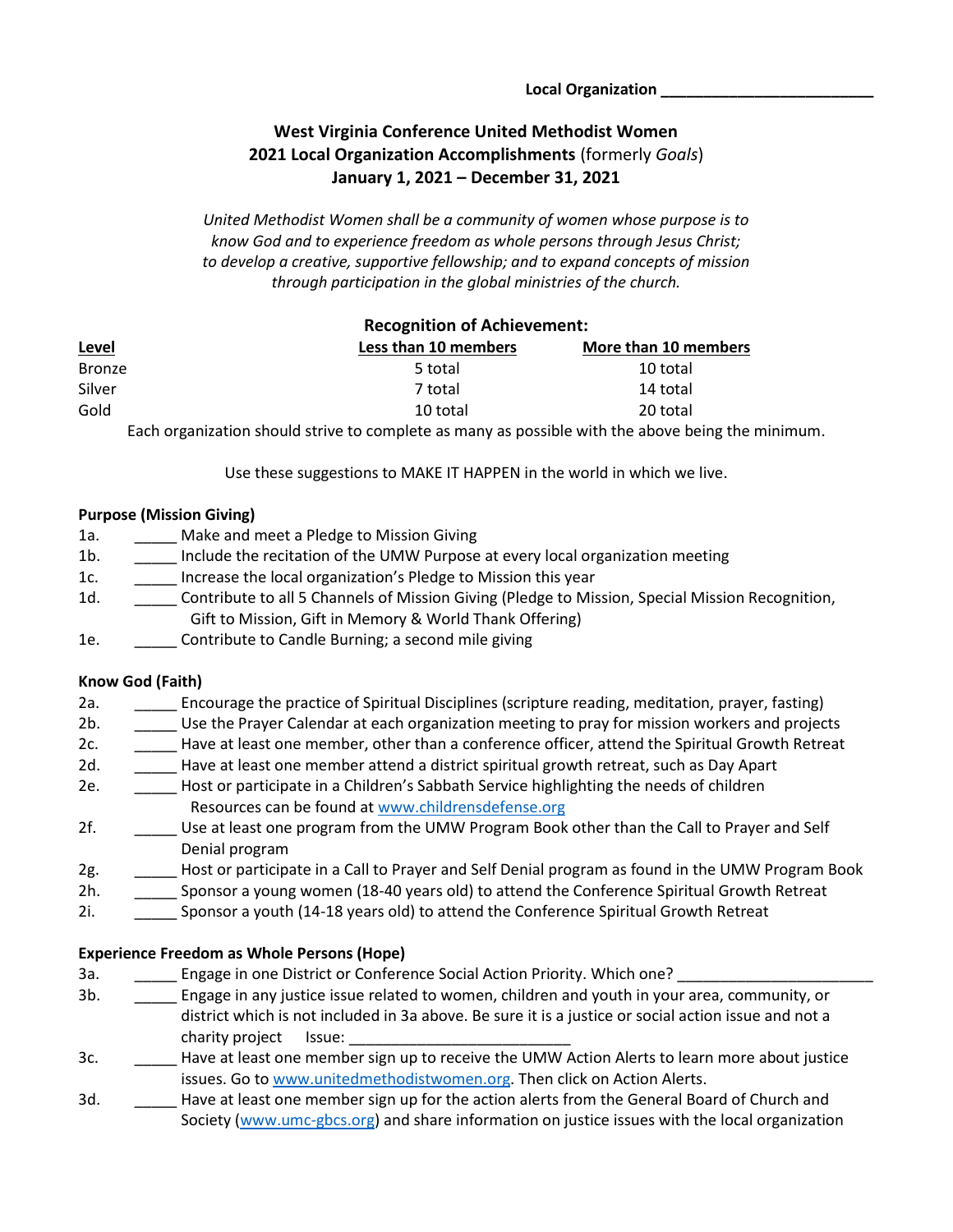- 3e. \_\_\_\_\_ Implement to Charter for Racial Justice Policies by having a Racial Justice Program [www.unitedmethodistwomen.org/downloadresources/racial-justice-tools-for-leaders](http://www.unitedmethodistwomen.org/downloadresources/racial-justice-tools-for-leaders) Describe: \_\_\_\_\_\_\_\_\_\_\_\_\_\_\_\_\_\_\_\_\_\_\_\_\_\_\_\_\_\_\_\_\_\_\_\_\_\_\_\_\_\_\_\_\_\_\_\_\_\_\_\_\_\_\_\_\_\_\_\_\_\_\_\_\_\_\_\_\_\_\_\_\_
- 3f. \_\_\_\_\_ Participate in the United Methodist Women National 13 Steps to Sustainability Policies [www.unitedmethodistwomen.org/sustainability](http://www.unitedmethodistwomen.org/sustainability)
- 3g. \_\_\_\_\_\_ Establish or maintain a ministry program which nurtures children, teens or college/university Women. This could be in addition to any of the other items listed. Describe: \_\_\_\_\_\_\_\_\_\_\_\_\_\_\_\_\_\_\_\_\_\_\_\_\_\_\_\_\_\_\_\_\_\_\_\_\_\_\_\_\_\_\_\_\_\_\_\_\_\_\_\_\_\_\_\_\_\_\_\_\_\_\_\_\_\_\_\_\_\_\_\_\_
- 3h. Contribute to WV KIDS COUNT Fund. Go to [www.wvkidscount.org](http://www.wvkidscount.org/) for more information
- 3i. \_\_\_\_\_ Invite the WV KIDS COUNT Executive Director to attend an organization meeting to speak about KIDS COUNT
- 3j. \_\_\_\_\_ Invite a WV Conference Mission Project Director and/or Church and Community Worker and/or a staff person from Burlington United Methodist Family Services and/or a Disaster Response Coordinator to an organization meeting to talk about their work

### **Develop a Creative, Supportive Fellowship (Love)**

4a. \_\_\_\_\_\_\_\_\_\_\_\_ Add at least one new member to the roll Name: 4b. \_\_\_\_\_\_ Have at least one member, other than a conference officer attend the Conference Annual Meeting Name: 4c. \_\_\_\_\_ Sponsor a young women (18-40 years old) to attend the Conference Annual Meeting Name: 4d. \_\_\_\_\_ Invite a District or Conference officer, other than your own, to one of your organization meetings Name/Date: 4e. \_\_\_\_\_ Write to at least 5 mission workers listed in the Prayer Calendar Names: \_\_\_\_\_\_\_\_\_\_\_\_\_\_\_\_\_\_\_\_\_\_\_\_\_\_\_\_\_\_\_\_\_\_\_\_\_\_\_\_\_\_\_\_\_\_\_\_\_\_\_\_\_\_\_\_\_\_\_\_\_\_\_\_\_\_\_\_\_\_\_\_\_\_ 4f. \_\_\_\_\_ Submit names of deceased members to your District MN&O Coordinator or their equivalent officer by December 31, 2021 4g. **\_\_\_\_\_** Have a United Methodist Women's Sunday 4h. **Have at least one member, other than a district officer, attend the UMW Spring Meeting**  Name: \_\_\_\_\_\_\_\_\_\_\_\_\_\_\_\_\_\_\_\_\_\_\_\_\_\_\_\_\_\_\_\_\_\_\_\_\_\_\_\_\_\_\_\_\_\_\_\_\_\_\_\_\_\_\_\_\_\_\_\_\_\_\_\_\_\_\_\_\_\_\_\_\_\_\_ 4i. **Have at least one member, other than a district officer, attend the UMW Fall Meeting** Name:

## **Expand Concepts of Mission (Love)**

| 5a. | Have at least one subscription to response Magazine within the organization to help members stay |  |
|-----|--------------------------------------------------------------------------------------------------|--|
|     | informed on world missions and for help in planning programs. Include a response moment at the   |  |
|     | organization meetings where an item from response Magazine is lifted up as a way to tell a       |  |
|     | mission story                                                                                    |  |
| 5b. | Have at least one member, other than a district or conference officer, attend a district or      |  |
|     | Conference Mission Encounter event. If one is not offered in your district you can go to another |  |
|     | district                                                                                         |  |
| 5c. | Have at least one member complete Plan 1 or higher of the Reading Program                        |  |
|     | Name/Plan:                                                                                       |  |
| 5d. | Have a member report on at least one book from the Reading Program at an organization meeting    |  |
| 5e. | Have at least one member, other than a district or conference officer, attend Mission u          |  |
|     | Name:                                                                                            |  |
| 5f. | Sponsor a young women (18-40 years old) to attend the Conference Mission u                       |  |
|     | Name:                                                                                            |  |
| 5g. | Sponsor a child or youth (7-18 years old) to attend the Conference Mission u                     |  |
|     | Name:                                                                                            |  |
| 5h. | Have a member who attends Mission u present a report of the event at an organization meeting     |  |